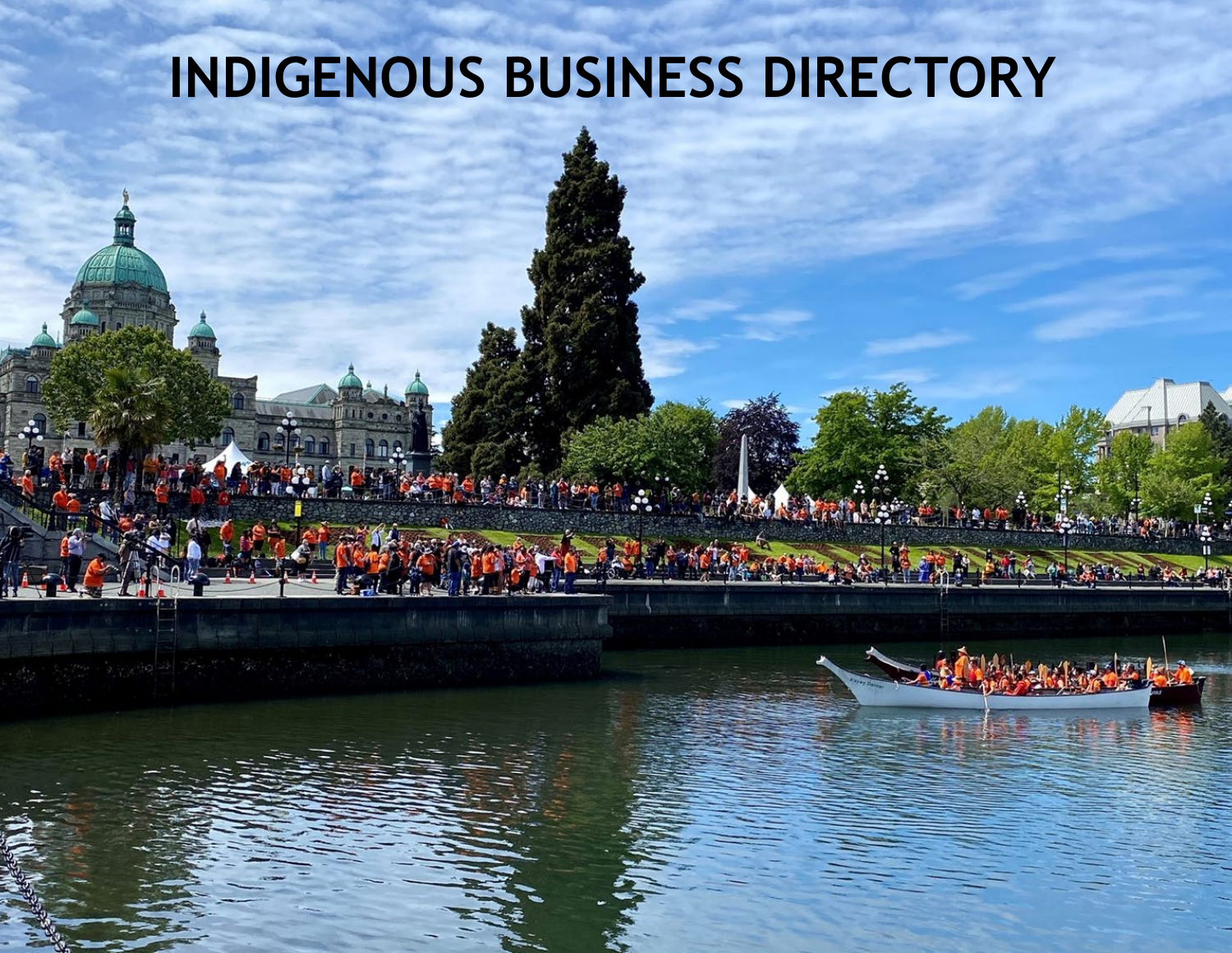| <b>COMPANY NAME</b>                | <b>BUSINESS TYPE</b>              | <b>CONTACT</b>                         | <b>DETAILS</b>                                                                                                                                                                                                                                                                                                                                                                                                                                               | <b>WEBSITE</b>                                |
|------------------------------------|-----------------------------------|----------------------------------------|--------------------------------------------------------------------------------------------------------------------------------------------------------------------------------------------------------------------------------------------------------------------------------------------------------------------------------------------------------------------------------------------------------------------------------------------------------------|-----------------------------------------------|
| Alexander Traffic<br>Control Ltd.  | <b>Traffic Control</b><br>Company | Dore Lafortune                         | Alexander Traffic Control is a small local company<br>providing traffic control services.                                                                                                                                                                                                                                                                                                                                                                    | N/A                                           |
| <b>AlliedOne Consulting</b>        | <b>IT Strategy</b>                | Gina Pala                              | AlliedOne Consulting is a management consulting<br>service specializing in IT Strategy and leadership, as<br>well as CyberSecurity.                                                                                                                                                                                                                                                                                                                          | http://www.alliedoneconsult<br>ing.com        |
| <b>Anker Mechanical</b><br>Welding | <b>Mechanical Welding</b>         | Jason Breitkreitz                      | Anker Mechanical Welding specializes in welding and<br>fabrication including mobile services specializing in<br>pipe fabrication and aluminum boat building;<br>Approved gas contractor offering pipe fitting and gas<br>fired appliance installation; Dock builder                                                                                                                                                                                          | https://www.ankermechanic<br>al.ca/           |
| Animikii                           | Web Design<br>Company             | Jeff Ward<br>(Animikii<br>Gwewinzenhs) | Animikii is a web-services company building custom<br>software, web-applications and websites. They work<br>with leading Indigenous groups across North America<br>to leverage technology for social, economic and<br>cultural initiatives. As a 100% Indigenous-owned<br>technology company, Animikii works with their<br>clients to implement solutions that amplify these<br>efforts and achieve better outcomes for Indigenous<br>people in these areas. | http://www.animikii.com/                      |
| <b>Atrue Cleaning</b>              | <b>Cleaning Company</b>           | <b>Trudee Paul</b>                     | Atrue Cleaning is a local Indigenous owned cleaning<br>company specializing in commercial & residential<br>cleaning, including Airbnb rentals.                                                                                                                                                                                                                                                                                                               | https://www.facebook.com/<br>trudeescleaning/ |
| <b>BC Air Guards</b>               | Flight school                     | Jacques LeClair                        | BC Air Guards is classified as a flight school<br>specializing in unmanned aerial vehicles (UAVs &<br>Drones) for ship borne marine monitoring<br>operations.                                                                                                                                                                                                                                                                                                | https://web.goigi.me/bcairg<br>uardswp/       |
| <b>Brandigenous</b>                | <b>Corporate Branding</b>         | Jarid Taylor                           | Brandigenous is a custom branded merchandise<br>supplier, crafting authentic marketing merch with an<br>emphasis of quality over quantity.                                                                                                                                                                                                                                                                                                                   | www.brandigenous.ca                           |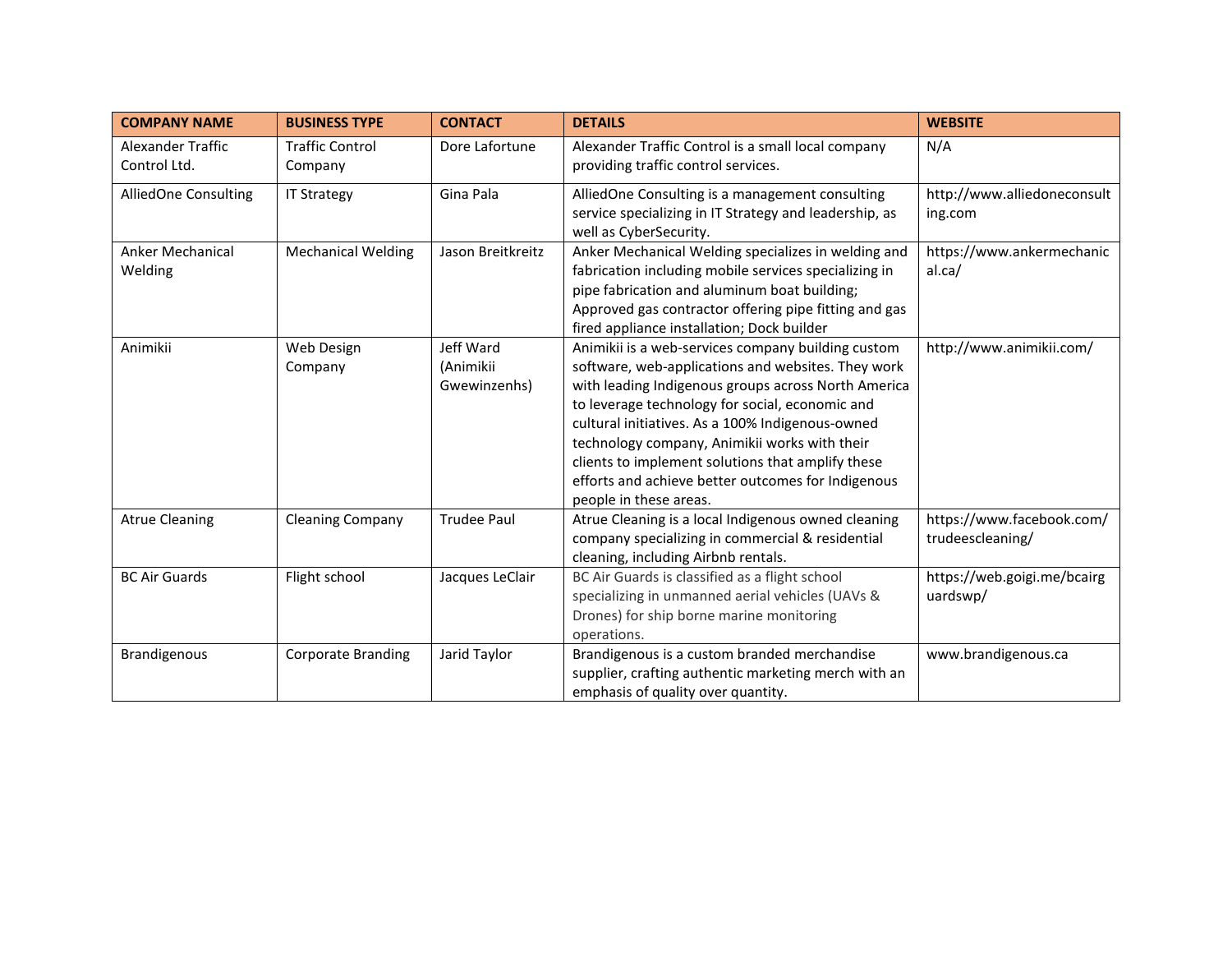| <b>COMPANY NAME</b>                  | <b>BUSINESS TYPE</b>                    | <b>CONTACT</b>         | <b>DETAILS</b>                                                                                                                                                                                                                                                                                                                                                                                                                                                             | <b>WEBSITE</b>                   |
|--------------------------------------|-----------------------------------------|------------------------|----------------------------------------------------------------------------------------------------------------------------------------------------------------------------------------------------------------------------------------------------------------------------------------------------------------------------------------------------------------------------------------------------------------------------------------------------------------------------|----------------------------------|
| Brianna Marie Dick<br><b>TEALIYE</b> | Artist - Songhees<br>Nation             | <b>Brianna Dick</b>    | Brianna Dick is from the Songhees/Lekwungen<br>Nation in Victoria through her father's side with<br>roots to the Namgis Kwakwaka'wakw people in Alert<br>Bay through her mother's side. Brianna has had the<br>honour of working on murals such as the third phase<br>of the Unity Wall at Ogden Point, the Rock Bay Mural<br>project on Government and Pembroke Streets, and<br>leading the mural project in the Victoria Native<br>Friendship Centre's Youth Department. | N/A                              |
| <b>Butch Dick</b>                    | Artist - Songhees<br>Nation             | <b>Butch Dick</b>      | Butch Dick is a master carver trained in fine art and<br>graphic design. He has taught First Nations Art and<br>Culture in School District 61 for more than 20 years<br>and is currently an Assistant Professor at the<br>University of Victoria, teaching an Indigenous<br>Learning course. Butch's work is featured on the<br>Unity Wall Mural at Ogden Point, the Rock Bay Mural<br>Project, and Signs of Lekwungen.                                                    | N/A                              |
| Canada Signal<br>Company             | Safety and<br>Environmental<br>Products | Tara Jensen            | Canada Signal Company is an innovator and<br>manufacturer of safety and environmental devices<br>for industry. They craft products to address the<br>visual, auditory safety needs and environmental<br>requirements of the workplace in the oil and gas,<br>mining, aquaculture, rail, ship yard, aviation and<br>forestry industries. They are are an Aboriginal owned<br>and operated company located on T'Sou-ke First<br>Nation on Vancouver Island.                  | https://www.canadasignal.c<br>a/ |
| <b>Charles Elliott</b>               | Artist - Tsartlip First<br>Nation       | <b>Charles Elliott</b> | Charles Elliott is a wood carver of the Tsartlip First<br>Nation. Elliott's totem poles have been placed at<br>several locations throughout Greater Victoria,<br>including three at the Victoria International Airport,<br>one at Butchart Gardens, and one at the University<br>of Victoria.                                                                                                                                                                              |                                  |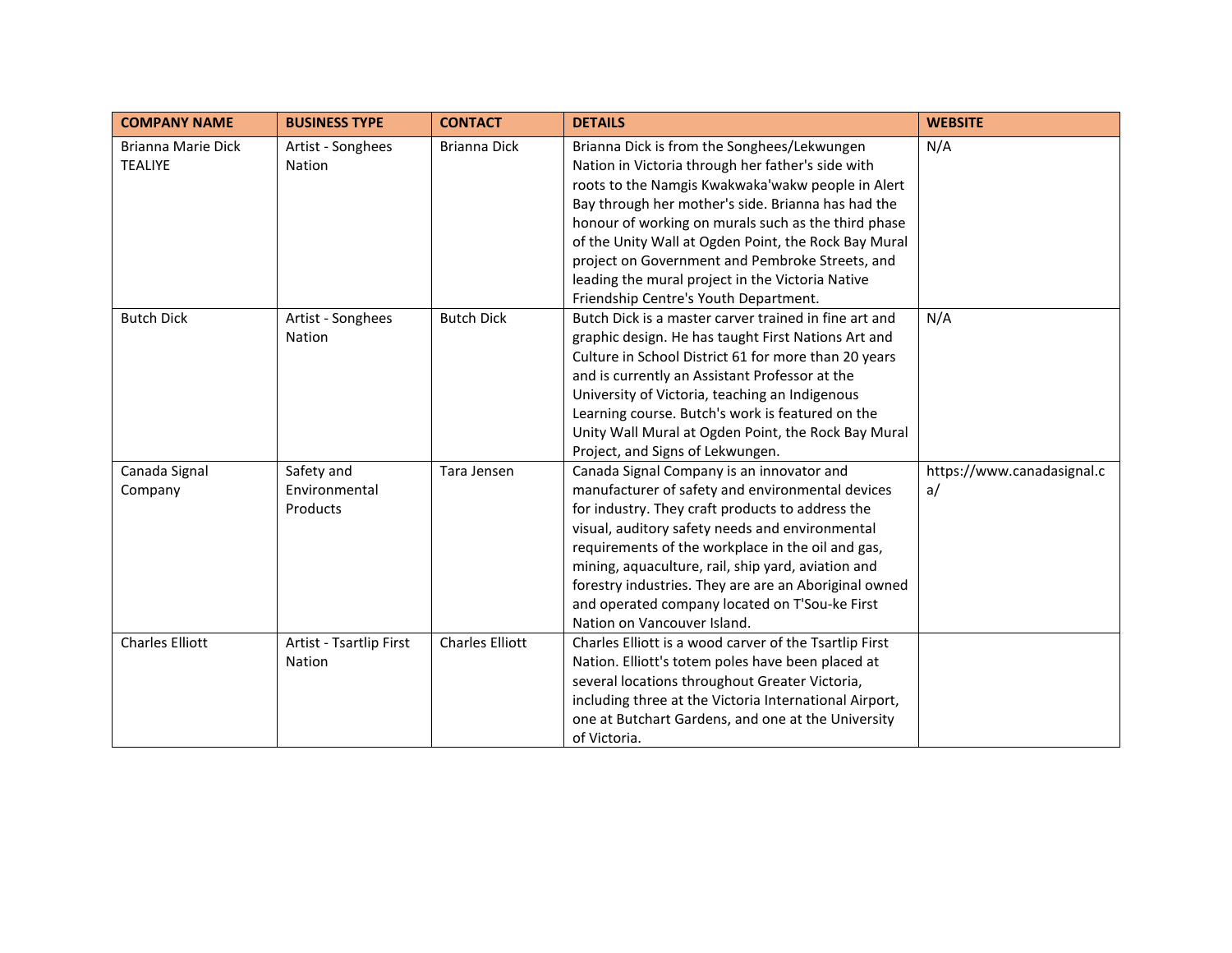| <b>COMPANY NAME</b>                     | <b>BUSINESS TYPE</b>                                      | <b>CONTACT</b>       | <b>DETAILS</b>                                                                                                                                                                                                                                                                                                                          | <b>WEBSITE</b>                                              |
|-----------------------------------------|-----------------------------------------------------------|----------------------|-----------------------------------------------------------------------------------------------------------------------------------------------------------------------------------------------------------------------------------------------------------------------------------------------------------------------------------------|-------------------------------------------------------------|
| Darlene Gait                            | Artist - Esquimalt<br><b>Nation</b>                       | Darlene Gait         | Darlene Gait was born on Vancouver Island and is a<br>Coast Salish contemporary artist from Esquimalt<br>Nations in British Columbia. Darlene's work can be<br>found at the Unity Wall Mural at Ogden Point and on<br>the BC Ferries Salish Orca vessel.                                                                                | http://www.onemoon.ca/                                      |
| Doug LaFortune                          | Artist - Tsawout and<br>Quw'utsun' First<br><b>Nation</b> | Doug LaFortune       | Doug LaFortune is a versatile artist known for his<br>playful sculptures, powerful masks, elegant feast<br>dishes, totem poles and paintings. His pieces are<br>often left in their natural state to exhibit the natural<br>beauty of the wood pieces he chooses to sculpt.<br>LaFortune has three impressive Totem Poles in<br>Duncan. | N/A                                                         |
| <b>Dylan Thomas</b>                     | Artist - Songhees<br><b>Nation</b>                        | <b>Dylan Thomas</b>  | Dylan Thomas was born in Victoria and is a Coast<br>Salish artist from the Lyackson First Nation of Valdes<br>Island. Dylan is the Indigenous Artist in Residence<br>with the City of Victoria.                                                                                                                                         | N/A                                                         |
| <b>Esquimalt Singers and</b><br>Dancers | <b>First Nation Dance</b><br>Group                        | Joe Thomas           | The Esquimalt Singers and Dancers is a First Nations<br>dance group made up of members of the Esquimalt<br>Nation.                                                                                                                                                                                                                      | N/A                                                         |
| Geo Services                            | <b>Security Services</b>                                  | Leslie George        | Geo Services provides mobile security services and<br>parking enforcement. Leslie George is a member of<br>Songhees Nation.                                                                                                                                                                                                             | N/A                                                         |
| <b>Greg Forsberg</b><br>Photography     | Photographer                                              | <b>Greg Forsberg</b> | Greg Forsberg is a local Indigenous photographer<br>working out of Victoria.                                                                                                                                                                                                                                                            | https://www.facebook.com/<br>GregoryForsbergPhotograph<br>v |
| <b>Gwaii Engineering</b>                | Engineering firm                                          | Corey Brown          | Gwaii Engineering offers expertise in the areas of<br>project management, civil engineering, land<br>development, housing, environmental engineering<br>and physical hydrogeology.                                                                                                                                                      | https://www.gwaiieng.com/                                   |
| <b>Hermsen Construction</b><br>Limited  | Construction                                              | Gary Hermsen         | Hermsen Construction specializes in excavating and<br>underground utilities. They also have trucking<br>equipment for hire.                                                                                                                                                                                                             | N/A                                                         |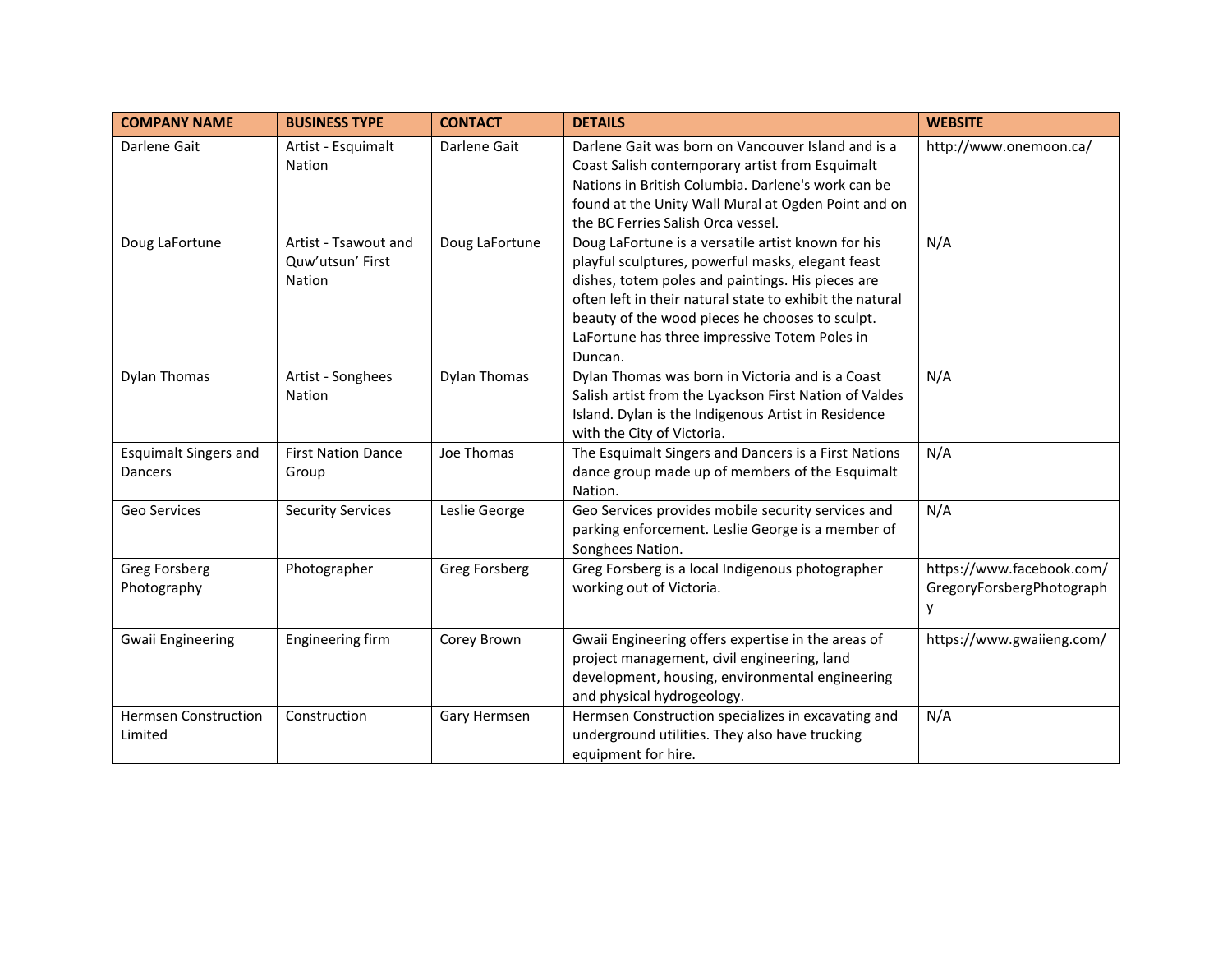| <b>COMPANY NAME</b>                       | <b>BUSINESS TYPE</b>                        | <b>CONTACT</b>         | <b>DETAILS</b>                                                                                                                                                                                                                                                                                                                                                                                            | <b>WEBSITE</b>                          |
|-------------------------------------------|---------------------------------------------|------------------------|-----------------------------------------------------------------------------------------------------------------------------------------------------------------------------------------------------------------------------------------------------------------------------------------------------------------------------------------------------------------------------------------------------------|-----------------------------------------|
| Indigenous Corporate<br>Training          | <b>Corporate Training</b>                   | Bob Joseph             | Indigenous Corporate Training's mission is to provide<br>training to get everyone Working Effectively with<br>Indigenous Peoples® in their day-to-day jobs and<br>lives. Bob Joseph is an initiated member of the<br>Hamatsa Society and has inherited a chief's seat in<br>the Gayaxala (Thunderbird) clan, the first clan of the<br>Gwawa'enuxw one of the 18 tribes that make up the<br>Kwakwaka'wakw. | https://www.ictinc.ca/                  |
| Indigenous Insight                        | Indigenous cultural<br>training             | Maynard Harry          | Indigenous Insights provides Indigenous<br>engagement, economic/business development and<br>cultural awareness advisory services.                                                                                                                                                                                                                                                                         | https://indigenousinsight.ca/           |
| Indigenous<br><b>Perspectives Society</b> | <b>Corporate Training</b><br>and Consulting | Rachelle Dallaire      | Indigenous Perspectives Society (IPS) is a charitable<br>and not-for-profit social enterprise that offers<br>training, consulting, and projects to help foster a<br>deeper understanding of Indigenous perspectives,<br>cultural differences, and the need for self-<br>determination.                                                                                                                    | https://ipsociety.ca/                   |
| <b>Island Business Print</b><br>Group Ltd | Printing                                    | Lorne Mearns           | I'm 100% owner/ sole proprietor of Mearns Holdings<br>Ltd. And an equal partner in Island Business Print<br>Group.                                                                                                                                                                                                                                                                                        | www.islandprintgroup.com                |
| Jesse Campbell Visual<br>Arts             | Paint/Maintenance<br>Work                   | <b>Jesse Campbell</b>  | Jesse Campbell is of Métis, Cree, Scottish, and<br>English ancestry currently living in the unceded<br>Lekwungen territory of Victoria. He has been a<br>practising mural painter since 2010 and has helped<br>produce many public art pieces throughout Greater<br>Victoria and is now leading his own projects<br>throughout the city.                                                                  | https://www.campbellvisual<br>arts.com/ |
| <b>Kwassen Productions</b><br>Inc.        | Information and<br>cultural industries      | Kwassen<br>Productions | Kwassen Productions is a 100% First Nations<br>production company dedicated to making creative<br>ideas a reality from concept to a finished product.<br>Kwassen works on all production needs, including<br>PSA's Corporate, TV and documentaries.                                                                                                                                                       | http://www.kwassen.ca                   |
| Lekwungen Traditional<br>Dancers          | <b>First Nation Dance</b><br>Group          | Lyla Dick              | The Lekwungen Traditional Dancers are a First<br>Nations dance group made up of members of<br>Songhees Nations.                                                                                                                                                                                                                                                                                           | N/A                                     |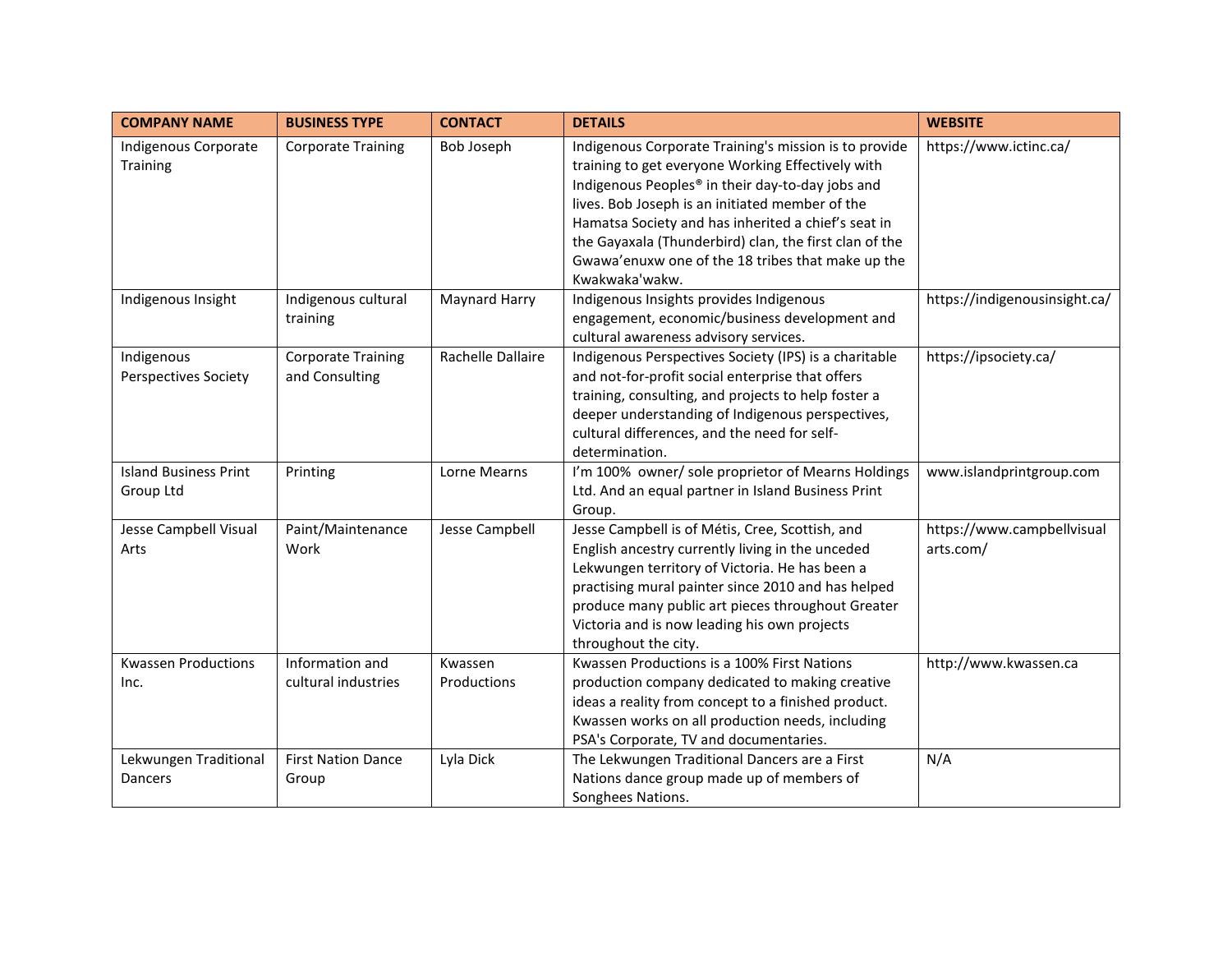| <b>COMPANY NAME</b>                                   | <b>BUSINESS TYPE</b>                                            | <b>CONTACT</b>                          | <b>DETAILS</b>                                                                                                                                                                                                                                                                                                                                                 | <b>WEBSITE</b>                    |
|-------------------------------------------------------|-----------------------------------------------------------------|-----------------------------------------|----------------------------------------------------------------------------------------------------------------------------------------------------------------------------------------------------------------------------------------------------------------------------------------------------------------------------------------------------------------|-----------------------------------|
| Le-La-la Dancers                                      | Indigenous Dance<br>Group                                       | George Taylor                           | The Le-la-la Dancers are a traditional<br>Kwakwaka'wakw dance company who present First<br>Nations culture of Northern Vancouver Island,<br>located in British Columbia, Canada.                                                                                                                                                                               | N/A                               |
| Mack Law Corp                                         | Law Firm                                                        | Leah Mack                               | Mack Law Corp is a wholly Indigenous-owned and<br>operated law firm focused on providing creative legal<br>services and solutions to First Nation and Indigenous<br>people and organizations.                                                                                                                                                                  | macklawcorp.ca                    |
| Mike Charlie Jr.                                      | Carver - Songhees<br>Nation                                     | <b>Mike Charlie</b>                     | Mike Charlie is a member of the Songhees First<br>Nation. He a carver mentored under the well known<br>master carvers LaFortune (Howard, Tom, and Doug).<br>Mike helped to carve the poles at the Songhees<br>Wellness Centre.                                                                                                                                 | N/A                               |
| Metis Nation of<br>Greater Victoria<br>(MNGV) Jiggers | Art/Dance Group                                                 | Kear Porttris/Jo-<br>Ina Young          | Metis jigging is the traditional dance of the Metis.<br>MNGV has a group of jiggers who can perform at<br>events in the region. This group also holds a<br>significant amount of knowledge that can be shared<br>during performances.                                                                                                                          | N/A                               |
| <b>Metis Medical</b>                                  | <b>Medical Supplies</b>                                         | <b>Brittany Winters</b>                 | Metis Medical provides Health Canada approved<br>personal protective equipment such as: Face shields,<br>ASTM level 3 masks, Nitrile and vinyl gloves, Isolation<br>gowns and Naloxone Kits.                                                                                                                                                                   | https://www.metismedical.n<br>et/ |
| Orca Masonry                                          | Concrete and<br>masonry services;<br>waterproofing<br>solutions | Cory Brune                              | Provides top quality concrete and masonry services<br>in addition to waterproofing solutions.                                                                                                                                                                                                                                                                  | https://orcamasonry.com/          |
| Orca Spirit Marine<br>Transport                       | Transportation                                                  | John Douglas /<br>Walter<br>Cadwallader | Orca Spirit Marine Services has been facilitating the<br>movement of people and goods along the coastal<br>waters of British Columbia since 1996. They help<br>both public and private sector organizations bring<br>work crews, residents and tourists safety and<br>efficiently from one location to another, on a<br>schedule designed to meet their needs. | http://osmarinetransport.co<br>m/ |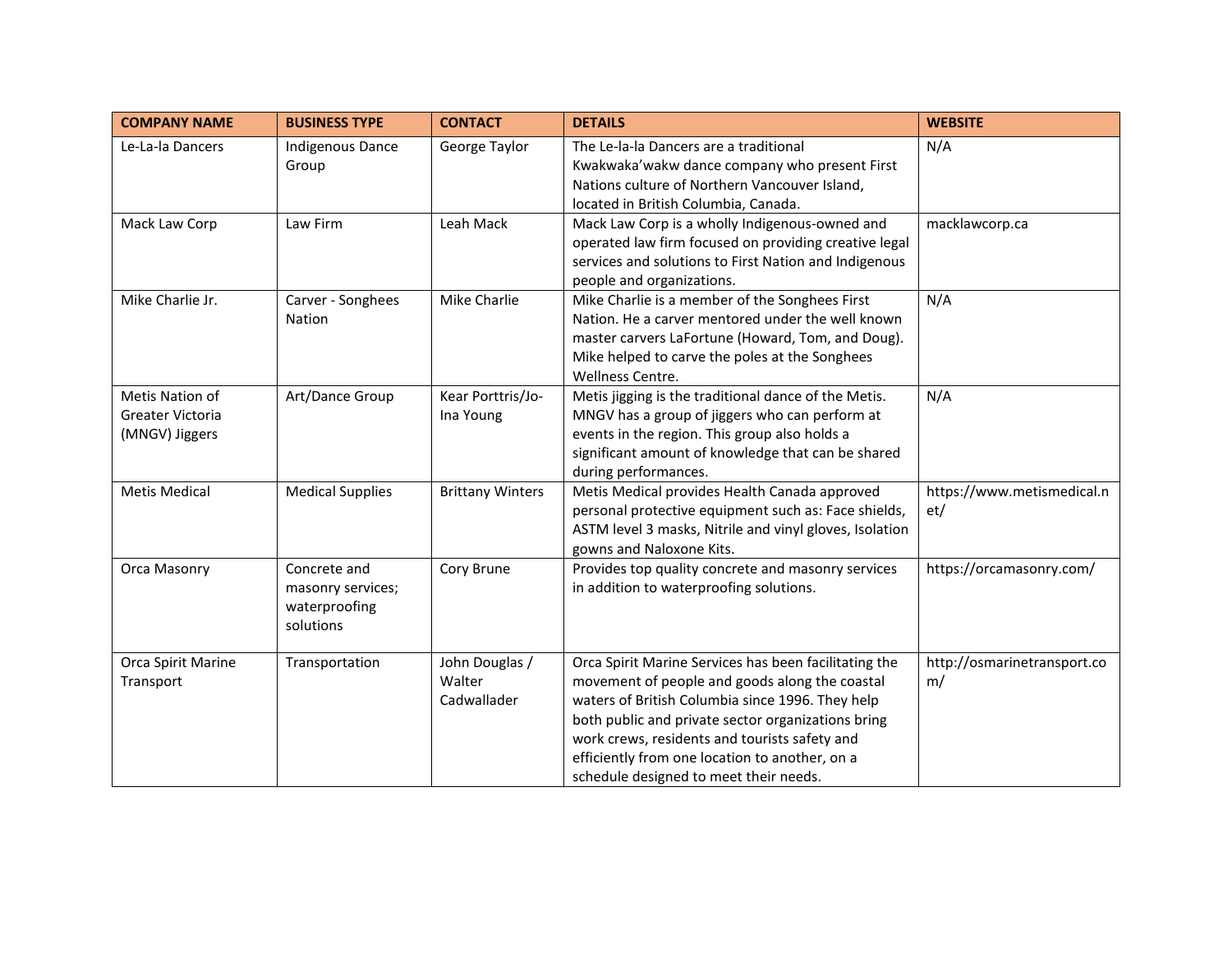| <b>COMPANY NAME</b> | <b>BUSINESS TYPE</b>     | <b>CONTACT</b>       | <b>DETAILS</b>                                          | <b>WEBSITE</b>          |
|---------------------|--------------------------|----------------------|---------------------------------------------------------|-------------------------|
| Porttris Consulting | <b>Business Support,</b> | <b>Kear Porttris</b> | Kear Porttris is Metis-Chinese and has a diverse and    | N/A                     |
| Group Ltd.          | Consulting,              |                      | eclectic background that he brings to the projects.     |                         |
|                     | Cultural Training,       |                      | He is able to support projects in unique ways that fit  |                         |
|                     | Indigenous               |                      | the needs of the project and client. He can support     |                         |
|                     | Initiatives,             |                      | businesses in many ways: help develop Indigenous        |                         |
|                     | <b>Business</b>          |                      | procurement initiatives and programming to better       |                         |
|                     | Development &            |                      | achieve goals and objectives; engage local              |                         |
|                     | Indigenous Inclusion     |                      | Indigenous communities, partners and stakeholders;      |                         |
|                     | Programming              |                      | connect project personnel with local resources to       |                         |
|                     |                          |                      | appropriately and effectively meet project designs      |                         |
|                     |                          |                      | guidelines and parameters; develop and facilitate       |                         |
|                     |                          |                      | cultural training; write grant applications. As a       |                         |
|                     |                          |                      | trained engineer, Kear works in the intersection of     |                         |
|                     |                          |                      | technical and relational project needs.                 |                         |
| <b>Prism Marine</b> | <b>Commercial Marine</b> | Jordan Pechie        | Prism Marine is an Aboriginal commercial marine         | http://prismmarine.com/ |
|                     | Consultancy              |                      | consultancy firm with offices in Victoria, British      |                         |
|                     |                          |                      | Columbia. Composed of locally based Master              |                         |
|                     |                          |                      | Mariners that have worked at sea on commercial          |                         |
|                     |                          |                      | vessels and ashore in marine operational office roles,  |                         |
|                     |                          |                      | enabling us to provide a full range of services for our |                         |
|                     |                          |                      | clients.                                                |                         |
| Raven Events        | <b>Event Management</b>  | Katrin Harry         | Raven Events is an Indigenous event management          | https://ravenevents.ca/ |
|                     |                          |                      | business located in the Coast Salish community of       |                         |
|                     |                          |                      | Tla'amin. Raven Events owns and produces                |                         |
|                     |                          |                      | Advanced Business Match, a technology-facilitated       |                         |
|                     |                          |                      | business matching event that connects Indigenous        |                         |
|                     |                          |                      | and non-Indigenous decision makers to create            |                         |
|                     |                          |                      | opportunities for business.                             |                         |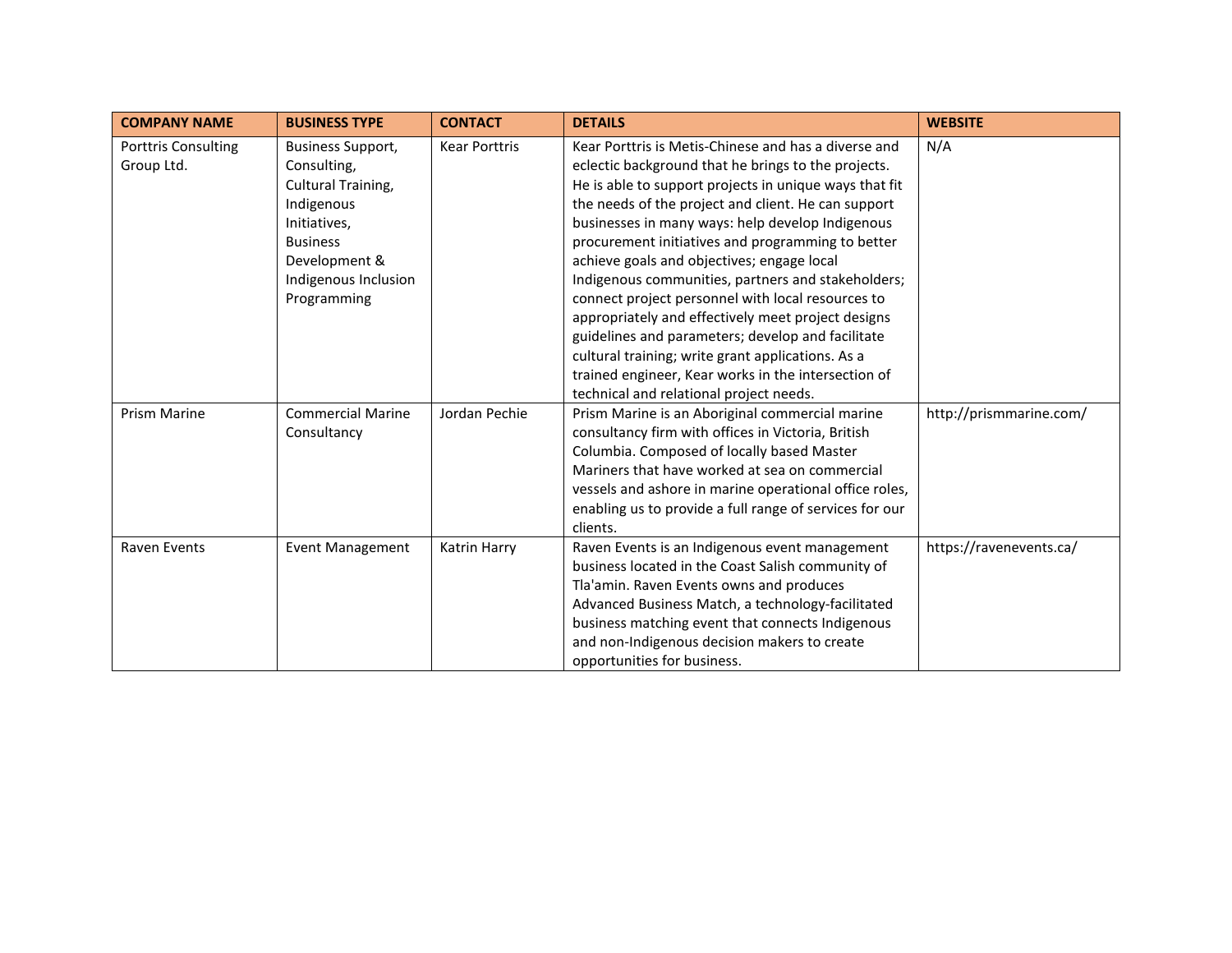| <b>COMPANY NAME</b>   | <b>BUSINESS TYPE</b> | <b>CONTACT</b>          | <b>DETAILS</b>                                         | <b>WEBSITE</b>             |
|-----------------------|----------------------|-------------------------|--------------------------------------------------------|----------------------------|
| <b>Richard Hunt</b>   | Artist, carver       | <b>Richard Hunt</b>     | Richard Hunt is a Kwaguilth artist, carver and         | http://www.richardhunt.co  |
|                       |                      |                         | lecturer. He is passionate about the preservation of   | m                          |
|                       |                      |                         | his culture and lectures whenever he can about the     |                            |
|                       |                      |                         | importance of keeping this culture for our children.   |                            |
|                       |                      |                         | He travels the globe carving and demonstrating his     |                            |
|                       |                      |                         | talents and at the same time tries to educate people   |                            |
|                       |                      |                         | about his culture. Richard Hunt works are in           |                            |
|                       |                      |                         | numerous private and public collections worldwide.     |                            |
|                       |                      |                         | He is the recipient of the Order of Canada, the Order  |                            |
|                       |                      |                         | of British Columbia and a Member of the Royal          |                            |
|                       |                      |                         | Canadian Academy of the Arts to name a few.            |                            |
| Salish Sea Industrial | Marine Industrial    | <b>Curtis Harold</b>    | Salish Sea Industrial Ltd. specializes in pile driving | https://salishseaind.com/  |
| Services Ltd          | Services             |                         | and dredging, water and land based construction,       |                            |
|                       |                      |                         | maintenance, restoration and deconstruction, and       |                            |
|                       |                      |                         | marine safety and marine support. Founded in 2012      |                            |
|                       |                      |                         | by the late Chief Andy Thomas of the Esquimalt First   |                            |
|                       |                      |                         | Nation, Chief Robert Sam of the Songhees First         |                            |
|                       |                      |                         | Nation and Ian Maxwell of the Ralmax Group of          |                            |
|                       |                      |                         | Companies.                                             |                            |
| Sage Initiative       | Investment           | Sage Lacerte            | The Sage Initiative is specifically designed to build  | https://sageinitiative.ca/ |
|                       | Consulting           |                         | wealth and prosperity for Indigenous womxn and         |                            |
|                       |                      |                         | their families and communities by building the skills  |                            |
|                       |                      |                         | and capacity needed to make small to medium sized      |                            |
|                       |                      |                         | impact investments that have balanced social,          |                            |
|                       |                      |                         | environmental, and fiscal returns.                     |                            |
| Songhees Event &      | <b>Rental Space</b>  | <b>Catherine Davies</b> | Songhees Events and Catering offers rental space.      | http://www.songheesevents  |
| Catering              |                      |                         | The gymnasium has capacity of 300. There are also      | .ca/                       |
|                       |                      |                         | boardrooms available for rent.                         |                            |
| Songhees Events &     | Catering             | <b>Catherine Davies</b> | Songhees Events and Catering offer off-site catering.  | http://www.songheesevents  |
| Catering              |                      |                         | From galas & fundraisers to gourmet boxed lunches,     | .ca/                       |
|                       |                      |                         | dynamic receptions, parties, & weddings, the           |                            |
|                       |                      |                         | talented team is always happy to create custom         |                            |
|                       |                      |                         | menus with seasonally inspired ingredients and         |                            |
|                       |                      |                         | locally grown goods that are sure to impress!          |                            |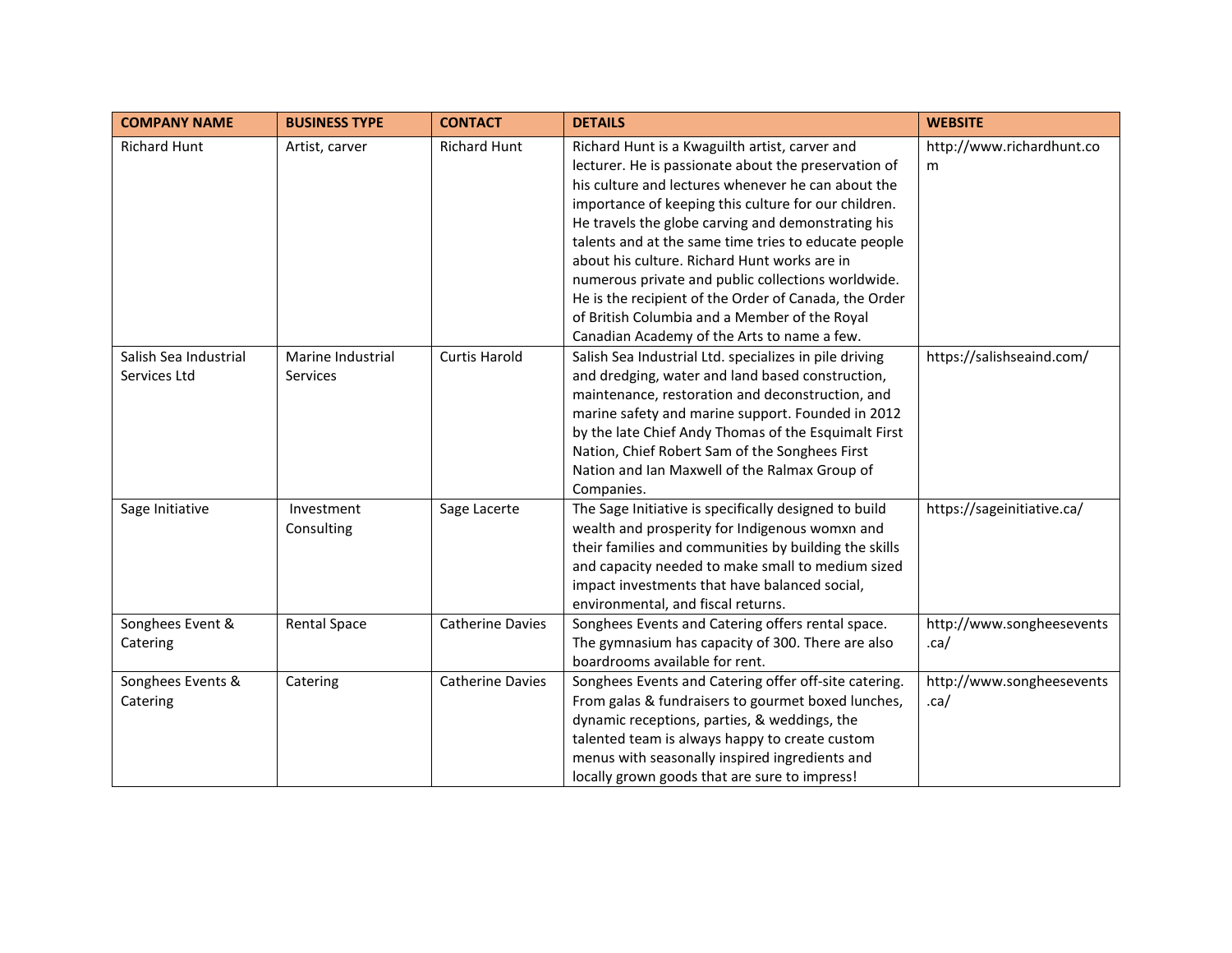| <b>COMPANY NAME</b>                             | <b>BUSINESS TYPE</b>                                  | <b>CONTACT</b>                              | <b>DETAILS</b>                                                                                                                                                                                                                                                                                                                                                                                                                                                                                   | <b>WEBSITE</b>                              |
|-------------------------------------------------|-------------------------------------------------------|---------------------------------------------|--------------------------------------------------------------------------------------------------------------------------------------------------------------------------------------------------------------------------------------------------------------------------------------------------------------------------------------------------------------------------------------------------------------------------------------------------------------------------------------------------|---------------------------------------------|
| Songhees Innovation<br>Centre                   | <b>Rental Space</b>                                   | Songhees Nation,<br>Animikii, SIPP          | The Songhees Innovation Centre has two meeting<br>rooms for rent - a large boardroom with a 10 person<br>capacity and a small meeting lounge with 5-7 person<br>capacity.                                                                                                                                                                                                                                                                                                                        | http://www.songheesinnova<br>tioncentre.ca/ |
| Songhees Nation<br>Gallery and Gift Shop        | Gift Shop                                             | Songhees Nation                             | Songhees Nation Gallery is a small gift shop located<br>in the Songhees Wellness Centre.                                                                                                                                                                                                                                                                                                                                                                                                         | http://www.songheesevents<br>.ca/           |
| Songhees Seafood and<br><b>Steam Food Truck</b> | Food truck                                            | Chef Gary Henry                             | Songhees Seafood and Steam Food Truck is rooted in<br>the Songhees Nation's deep history in Victoria and<br>the surrounding region. The food truck offers a<br>modern take on Songhees cultural tradition.<br>Critically-acclaimed Victoria local, Chef David Roger,<br>in collaboration with community members from<br>Songhees Nation, offer a vast menu with fresh local<br>ingredients that authentically incorporate the craft<br>and care of food preparation embodied by the<br>Songhees. | http://www.songheesevents<br>.ca/           |
| Tom LaFortune                                   | Carver - Tsawout<br>Nation                            | Tom LaFortune                               | Tom LaFortune, a carver since 1972, works mainly in<br>wood, carving masks and totem poles. In 1994, the<br>CBC. commissioned him to create a piece for the<br>Commonwealth Games, which were held in Victoria,<br>BC. Tom recently worked on Songhees Wellness<br>Project.                                                                                                                                                                                                                      | N/A                                         |
| <b>Tsartlip Construction</b>                    | Construction                                          | <b>Cory Hastings</b>                        | Tsartlip Construction is an excavation company<br>specializing in road building and underground<br>utilities.                                                                                                                                                                                                                                                                                                                                                                                    | N/A                                         |
| Turtle Island<br>Consulting                     | Management<br>consulting company                      | Dr. Natasha<br>Caverley and Don<br>Caverley | Turtle Island Consulting provides management<br>consulting services that meet the needs of<br>organizations in the public, private and non-profit<br>sectors (facilitation, strategic planning, HR support,<br>workshop planning).                                                                                                                                                                                                                                                               | www.turtleislandconsulting.<br>ca           |
| Two Worlds<br>Consultancy                       | Environmental and<br><b>Social Consulting</b><br>Firm | Jennifer Campbell                           | Two Worlds Consulting is a professional consultancy<br>providing environmental assessment and community<br>engagement services to government organizations,<br>industry proponents, and Indigenous Nations.                                                                                                                                                                                                                                                                                      | https://www.twoworldscons<br>ulting.com/    |